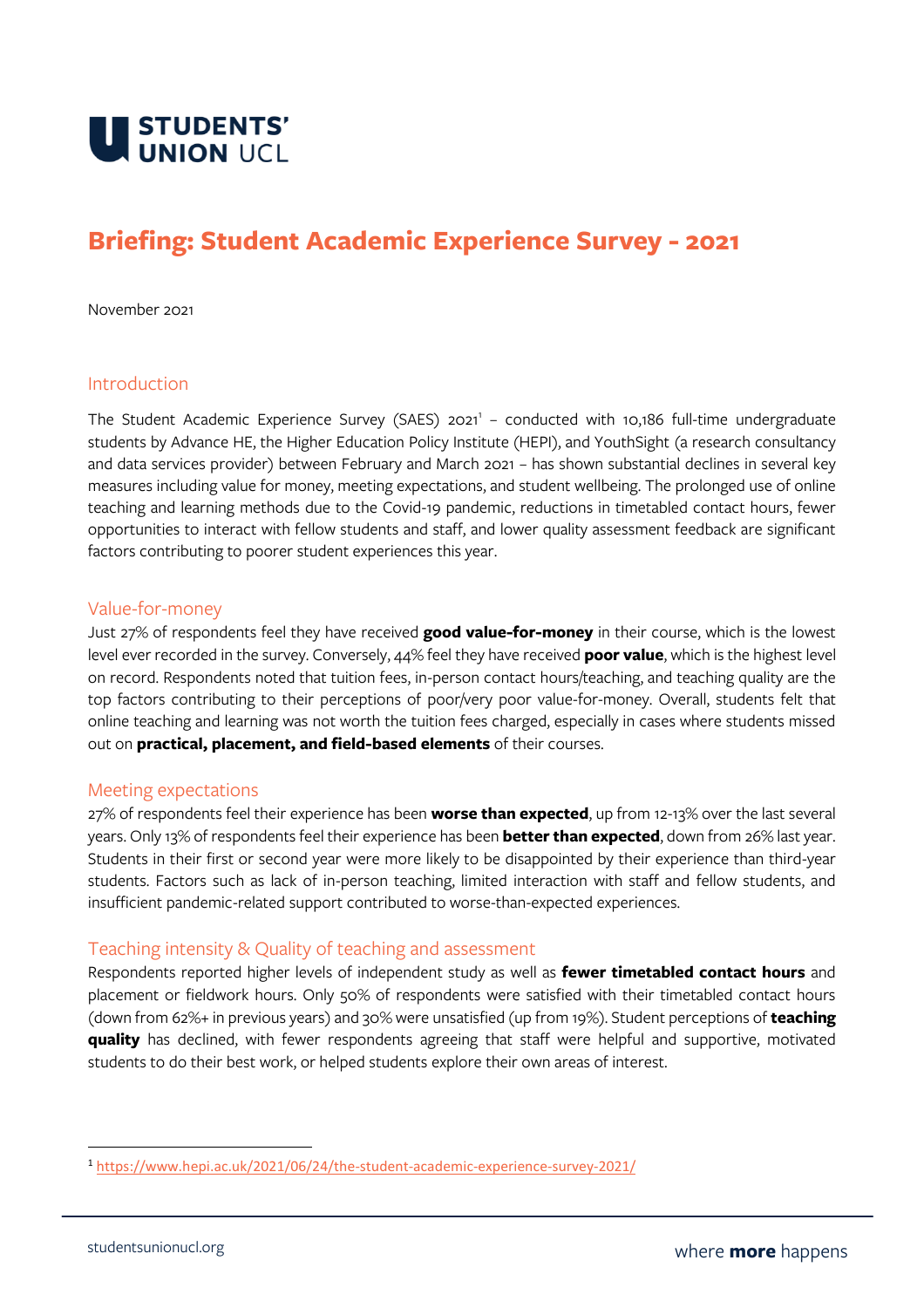Student ratings of **assessment procedures** have also declined, partly due to the perception that staff were not as available to discuss academic work in detail. **Marking of assignments** has slowed with 42% of students waiting 3+ weeks for feedback (up from 30% of students last year). Accordingly, 53% of respondents (the highest level yet) reported their expectations around returning assignments were not met, although 40% of respondents reported their expectations were met.

# Use of technology in learning

66% of respondents were satisfied or very satisfied with the use of **educational technology**, while only 8% were dissatisfied or very dissatisfied. However, 57% of respondents reported that their preference was to **learn mostly in-person**, while only 12% preferred to learn mostly online. 31% favoured a blended approach.

## Finances

The majority (60%) of respondents feel that the government should pay at least half of **fees**, with 26% responding that the government should pay all university fees. Conversely, only 8% believe students should pay half or more of fees. While these rates have remained consistent over time, this year saw a shift to more respondents wanting to put the burden of fees on the government.

54% of respondents noted greater concern about **living costs**. Respondents in England have mainly utilized **maintenance loans or grants** (64%) to cover living costs, followed by family support (27%), and paid employment (7%). State school students are more likely to be concerned about living costs and twice as likely to rely on a loan or grant to cover living costs, while private school students are mainly funded by family.

## Student priorities & wellbeing

Student **sense of belonging** is an important part of building a university community, and respondents noted access to academic staff, other students, and campus, as well as clear expectations for students, as key factors. 67% of respondents agreed or strongly agreed that their institution is committed to **eliminating racial inequalities** for students, however Black and Chinese students were more likely to feel that their universities could be doing more. 43% of respondents agreed or strongly agreed that their **voice is heard and represented,** while 18% disagreed.

## Spotlight on specific student groups

**Black, Asian, and minority ethnic (BAME)** students have consistently reported a less-positive university experience compared to white students. Although key measures have fallen for both groups this year, a significant gap remains, especially in perceptions of value-for-money and experiences vs. expectations. **Trans students** are less likely to feel like they learnt a lot and less likely to feel that they would choose the same course and institution again, but they are more likely to feel their experience was better than their expectations and more likely to feel their voice is heard and represented by the university. However, 65% of trans respondents noted high anxiety (compared to 39% of the total sample).

### The choice to go to university

Despite the concerns and challenges of this year, 58% of respondents (down slightly from 64% in previous years) agreed that they would **choose the same university and course** knowing what they now know, while 11% would have chosen to defer their studies by a year. Overall, 29% of respondents considered **withdrawing from or leaving university**, though this was significantly higher among amongst disabled (43%), LGB+ (39%), and trans (64%) students. The main reason respondents considered leaving was due to mental and emotional health.